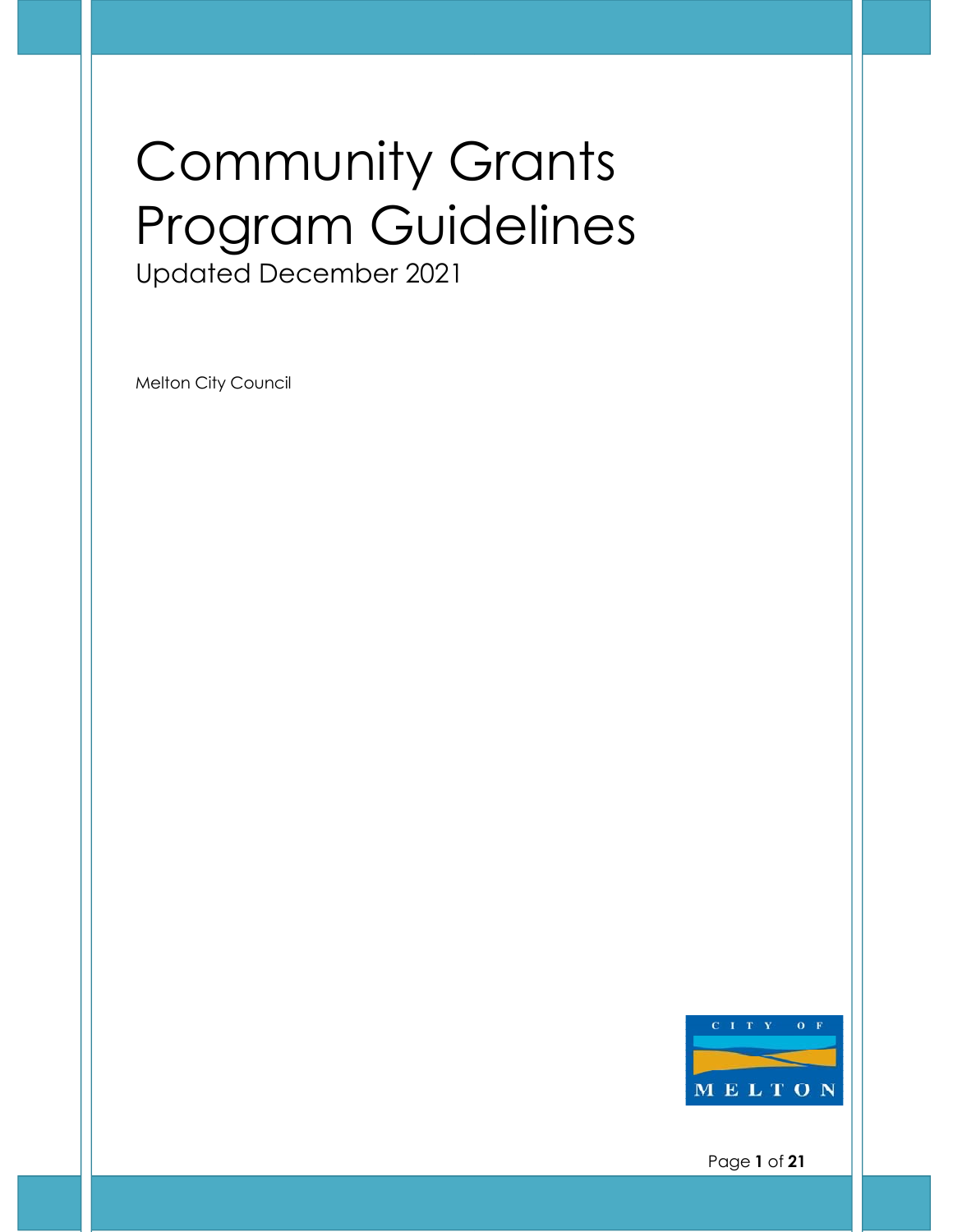# <span id="page-1-0"></span>**Contents**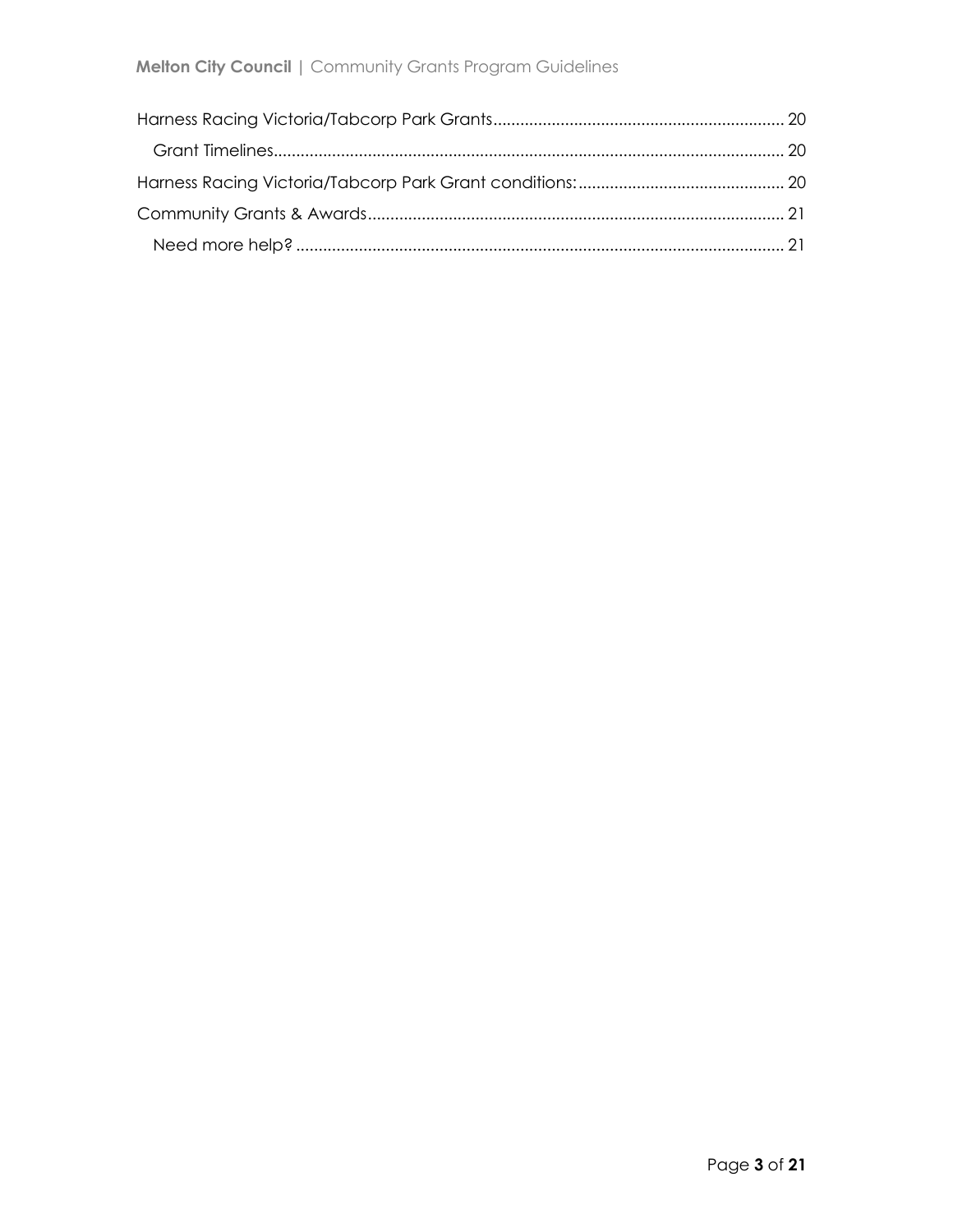# <span id="page-3-0"></span>**Community Grants Program**

Melton City Council recognises the contribution that community groups, clubs and organisations give to making our City a thriving community where everyone belongs.

Council's Community Grants Program provides opportunities for community organisations to apply for funding to support them to establish themselves, and lead projects and initiatives that benefit the Melton community.

These Guidelines provide information on the application and assessment process for funding.

### <span id="page-3-1"></span>**Available Grants**

The available grants and categories are listed below:

| <b>Grants</b>                                                 | <b>Description/Category</b>                                                                                                                                                                                                         | <b>Applications</b><br>Open | Page |
|---------------------------------------------------------------|-------------------------------------------------------------------------------------------------------------------------------------------------------------------------------------------------------------------------------------|-----------------------------|------|
| Semi-Annual<br><b>Grants</b>                                  | Community Project category may<br>$\bullet$<br>apply for up to \$10,000 (matching<br>dollar-for-dollar threshold over<br>\$5,000<br>Entry-Level category for groups with<br>limited grant experience may apply<br>for up to \$2,000 | February &<br><b>June</b>   | 13   |
| <b>Responsive</b><br><b>Grants</b>                            | Projects that demonstrate<br>$\bullet$<br>requirement for responsive support<br>may apply for up to \$2,000                                                                                                                         | <b>Bi-Monthly</b>           | 14   |
| <b>Establishment</b><br><b>Grants</b>                         | New groups seeking funds for key<br>$\bullet$<br>establishment costs may apply for up<br>to \$1,500                                                                                                                                 | <b>Bi-Monthly</b>           | 15   |
| <b>Resident</b><br><b>Achievement</b><br><b>Contributions</b> | Residents participating in activities at<br>$\bullet$<br>a 'higher' level than local<br>participation can apply for up to \$750                                                                                                     | <b>Bi-Monthly</b>           | 16   |
| <b>The Club Caroline</b><br><b>Springs Grants</b>             | Community Project category may<br>apply for up to \$10,000 (matching<br>dollar-for-dollar threshold over \$5,000)                                                                                                                   | October                     | 19   |
| <b>HRV/Tabcorp Park</b><br><b>Grants</b>                      | Entry-Level category for groups with<br>limited grant experience, may apply<br>for up to \$2,000                                                                                                                                    | October                     | 20   |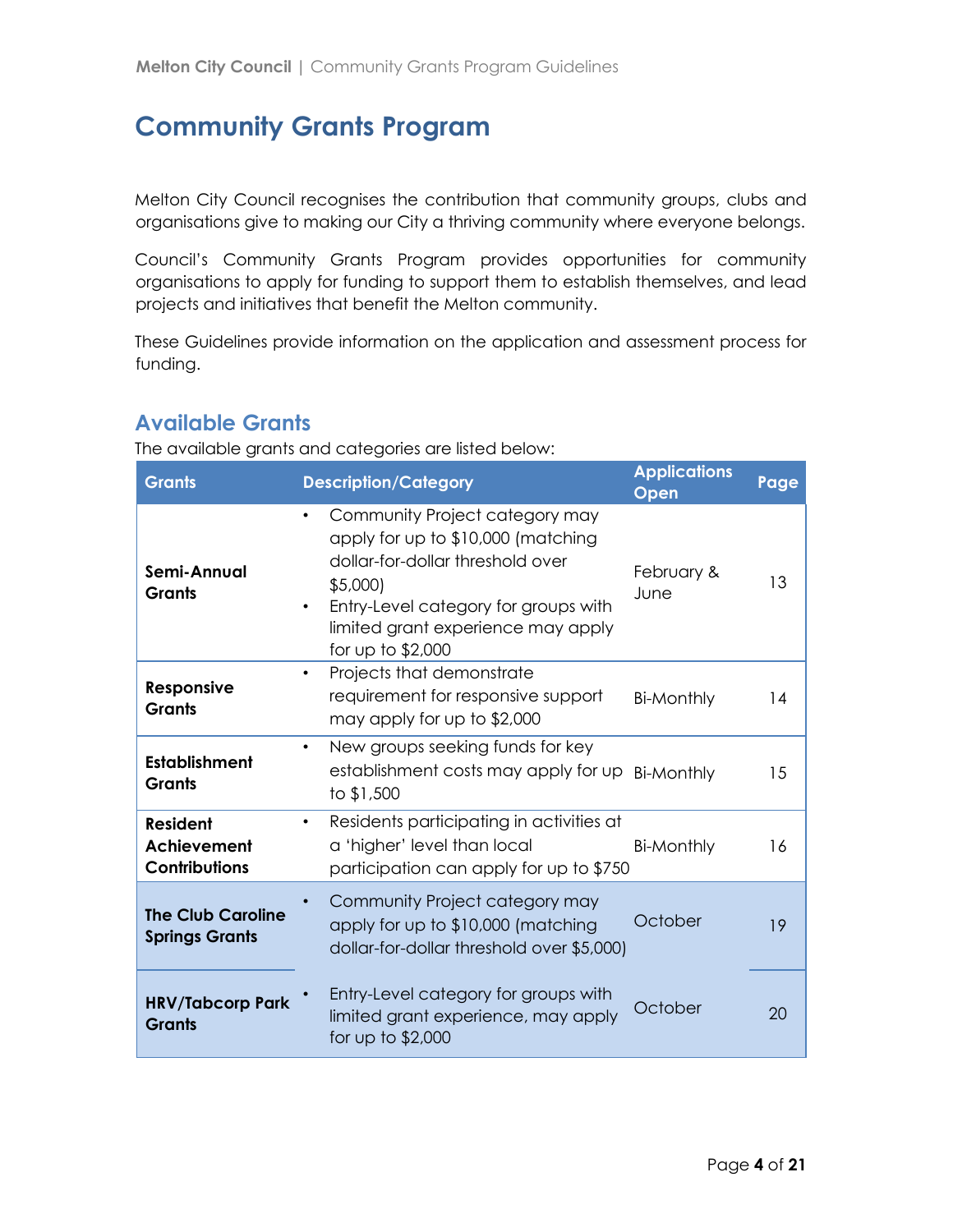# <span id="page-4-0"></span>**General Guidelines**

**The following general guidelines apply to all grant categories offered under the Community Grants Program unless specifically stated otherwise under the relevant grant funding categories.**

### <span id="page-4-1"></span>**Who is eligible to apply for Community Grants?**

Applications are accepted from the following organisations:

- Incorporated not-for-profit community groups or organisations located in and providing the support, service or program within the City of Melton;
- Incorporated not-for-profit community groups or organisations located elsewhere, but providing support, services or programs to people living in the City of Melton; **OR**
- Unincorporated community groups or organisations with auspice support from an incorporated not-for-profit organisation, providing the support, service or program within the City of Melton.

#### **Applicants must have:**

- 80% of project participant's living in the City of Melton;
- an ABN:
- Public Liability Insurance of up to \$20 million;
- discussed the project application with the Community Grants & Awards Officer and a relevant Council Officer (see page 10 for a list of Officers that will be able to assist with your project idea); and
- obtained quotations for goods and services from reputable suppliers such as industry accredited suppliers (we encourage applicants to source from suppliers within the City of Melton):
	- **one** quote for goods or services valued at over \$250
	- two quotes for goods or services over \$1,000.

### **Applicants must provide the following documents:**

- Certificate of Incorporation;
- Statement of Suppler if no ABN provided;
- quotations (as above);
- copy of Public Liability Insurance of up to \$20 million; and
- any other supporting documentation, e.g. project plan, letters of support (as applicable).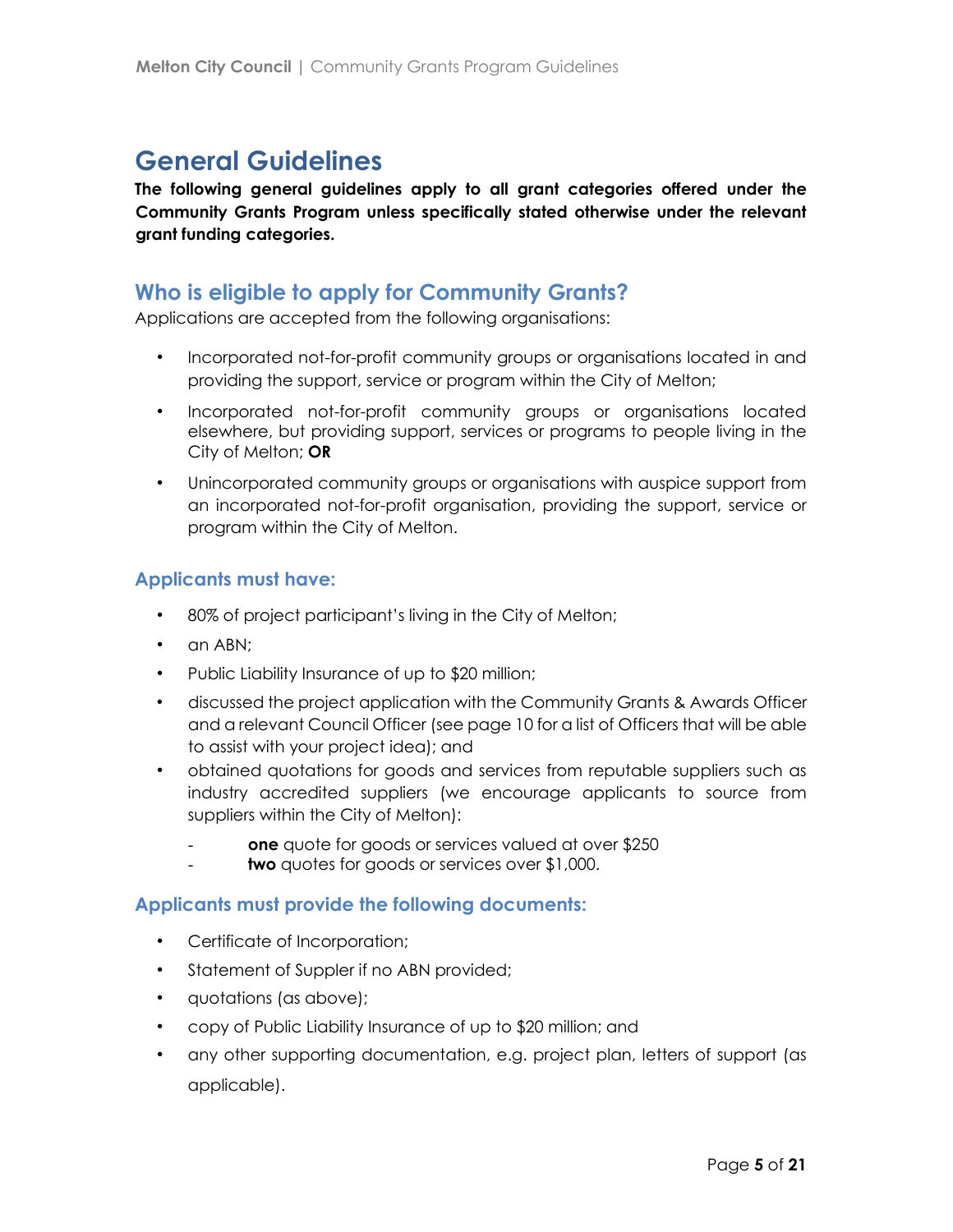### <span id="page-5-0"></span>**What will be funded?**

Grants offered under Council's Community Grants Program support community groups and organisations to lead projects and initiatives that provide a benefit to the community.

#### **Funding is available for projects that:**

- increase community participation;
- provide services and facilities that strengthen community health and wellbeing;
- promote and develop local pride (including in the field of arts and the environment); and
- promote community leadership.

If you would like further information about the priorities for Council, please refer to the Council Plan (2017-21) at www.melton.vic.gov.au or speak to the Community Grants & Awards Officer.

### <span id="page-5-1"></span>**What won't be funded?**

The following list identifies the types of projects that cannot be funded under this Program. Potential applicants are encouraged to contact Council's Community Grants & Awards Officer or refer to Council's website www.melton.vic.gov.au to identify alternative options for support and funding assistance.

#### **Funding will not be available for projects:**

- that are facilitated by local schools/education providers that are limited to students only;
- that are the clear responsibility of other levels of government, e.g. school curriculum, infrastructure, concerts;
- seeking support over \$1,000 for exclusive celebrations (those that do not include broad community participation);
- seeking support for ongoing operational costs, e.g. permanent staff, ongoing salaries, maintenance, venue hire;
- already receiving Council funds to do the same or similar activity;
- deemed to be duplicating existing services in the municipality;
- that facilitate routine and regular maintenance work to existing facilities;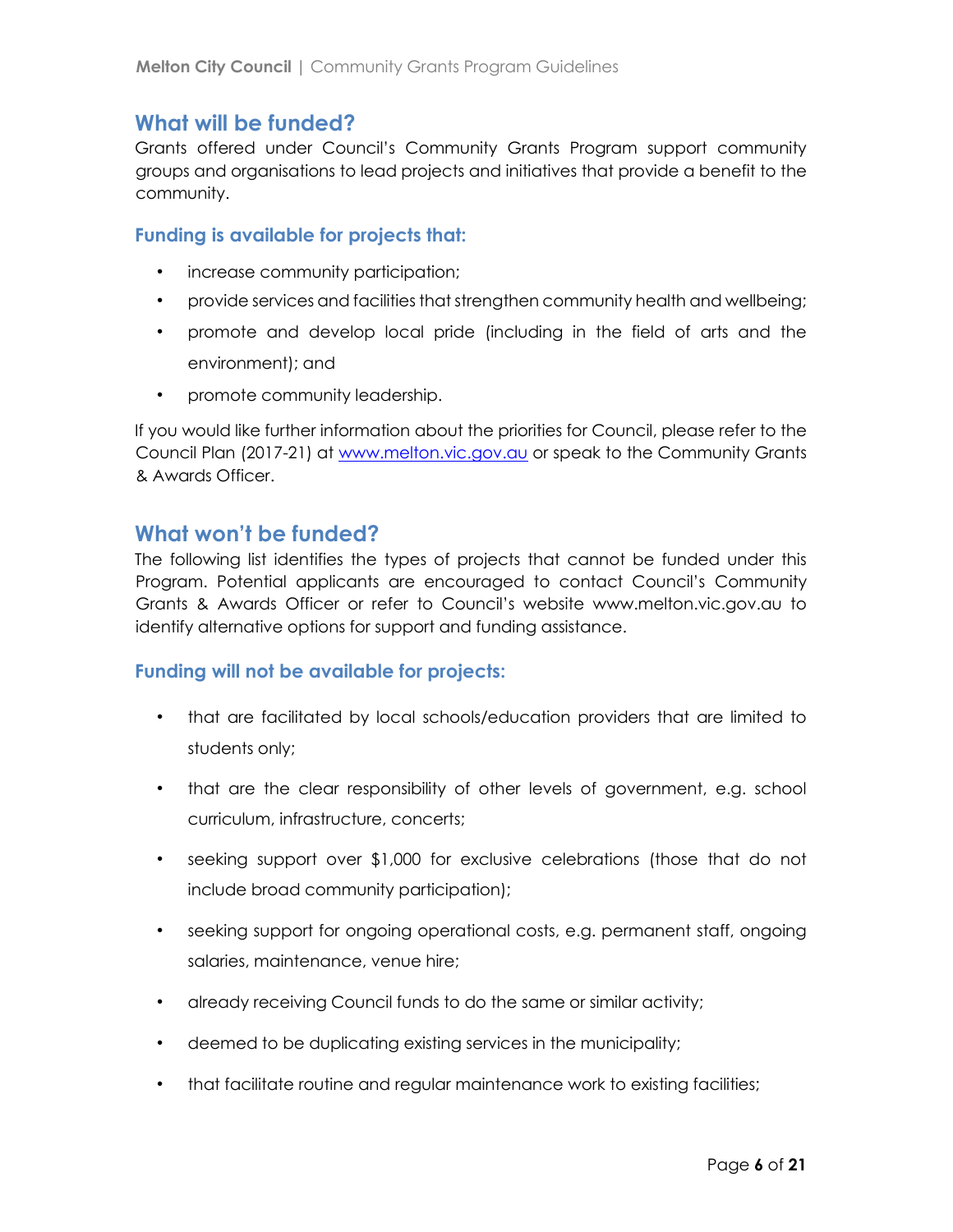- based at facilities where there is little or no public access;
- that operate solely for the purpose of fundraising for individual gain;
- that are the responsibility of Council to deliver or where the funds will be administered or managed fully or in partnership by Council;
- that are profit making ventures;
- for purchase of equipment and material to address Occupational Health and Safety issues; this is considered to be the responsibility of the agency or organisation concerned; and
- that take place outside the City unless it is an element of an ongoing project and has a demonstrated and direct benefit to the City of Melton community.

### <span id="page-6-0"></span>**General grant conditions:**

- 1. Funding is allocated on a competitive basis. Once the allocated funds are exhausted, no additional funding will be available within the financial year.
- 2. Funds must be spent on the project as described in the application, and/or as directed by the Funding Agreement.
- 3. Applications where participants are charged entry or participant fees, must declare the charge per participant and the expected number of participants.
- 4. Successful applicants will be required to complete the grants acquittal process as outlined on page 9.
- 5. Applicants who have previously received funding through Council grants will only be considered if they have met all acquittal conditions for that previous funding.
- 6. Successful grant recipients are strongly encouraged to participate in capacity building training opportunities identified by Council Officers.
- 7. Community Projects must commence within **six months** and be completed within **twelve months** from the **date of notification of approval**. Retrospective funding will not be provided for Community Projects already commenced.
- 8. Schools are not eligible to apply directly to the Community Grants Program, however, they may be the beneficiary and/or partner with other community organisations.
- 9. Retrospective funding will not be provided to Community Projects.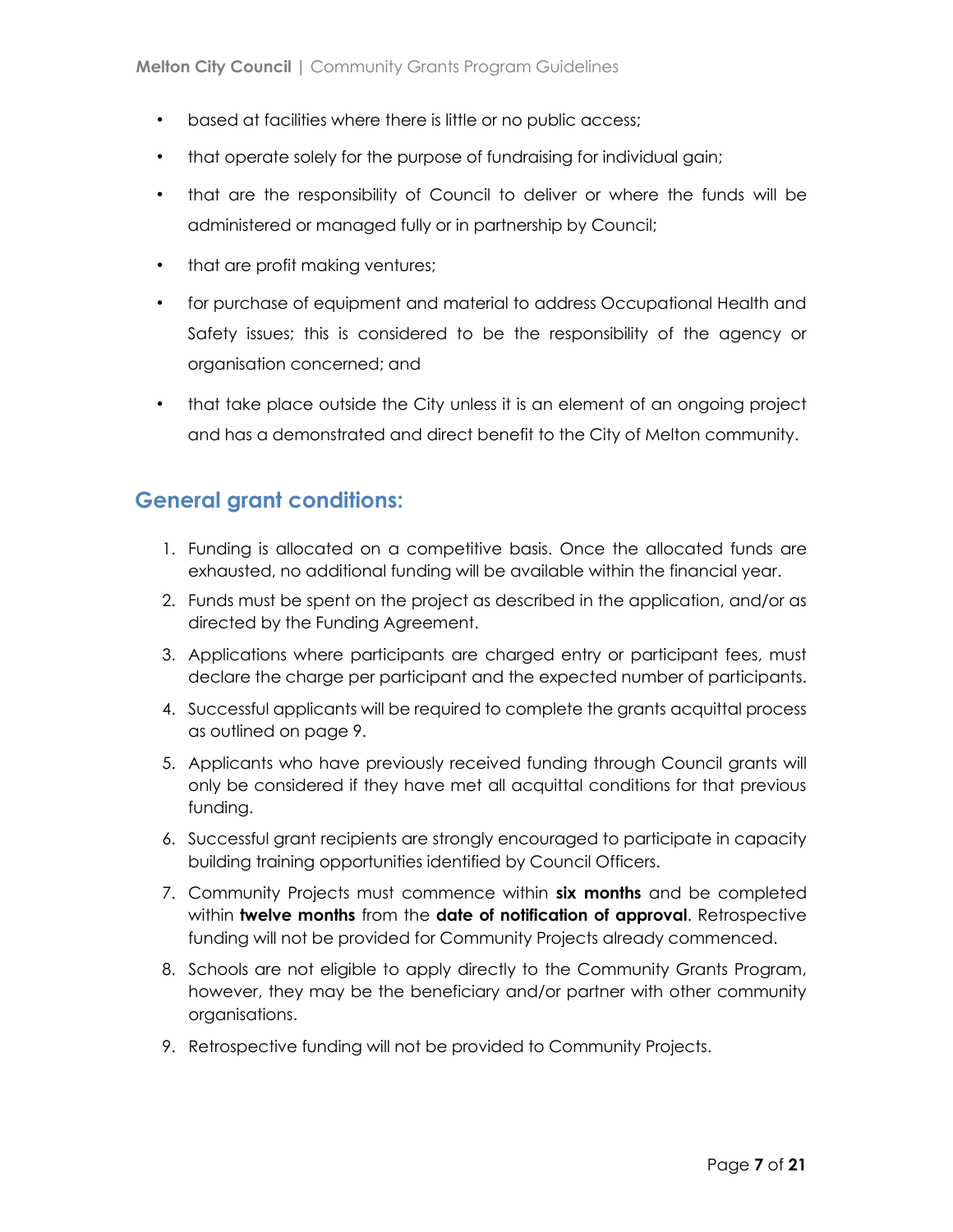# <span id="page-7-0"></span>**Application Process**

### <span id="page-7-1"></span>**How do I apply?**

Applications for grants under Council's Community Grants Program are made online. You will need to go to the SmartyGrants website: https://melton.smartygrants.com.au to view the application form and to make an application. If you are unable to access the internet, Council can support you by directing you to one of the community facilities that provide public internet access.

Applicants are required to submit their applications by the closing date and time of the Program, as late applications will not be accepted.

To assist you in completing your application, please note the following tips:

- 1. You will need access to internet and an email address to make your application.
- 2. Access to the Application Form will not be available until the opening date.
- 3. The online system will not accept incomplete applications.
- 4. All questions marked with an asterisk\* must be completed.
- 5. Review your application carefully before submitting, as once submitted you cannot go back to make any more changes.
- 6. When you apply online, you will receive an application number. Please make a note of this and, where possible, keep a copy of your application for future reference.

Applicants will be notified via automatic email that their application has been received.

### <span id="page-7-2"></span>**Grant support and workshops**

Council provides FREE Grant Writing Workshops to community members. Details of upcoming workshops will be listed on the Community Groups training calendar section of the webpage.

If you require any further information about Council's Community Grants Program, or assistance in completing your application online, please contact Council's Community Grants and Awards Officer well in advance of the closing date of the grant round:

Phone: 9747 7247 - Interpreters can be booked if requested.

Email: communitygrants@melton.vic.gov.au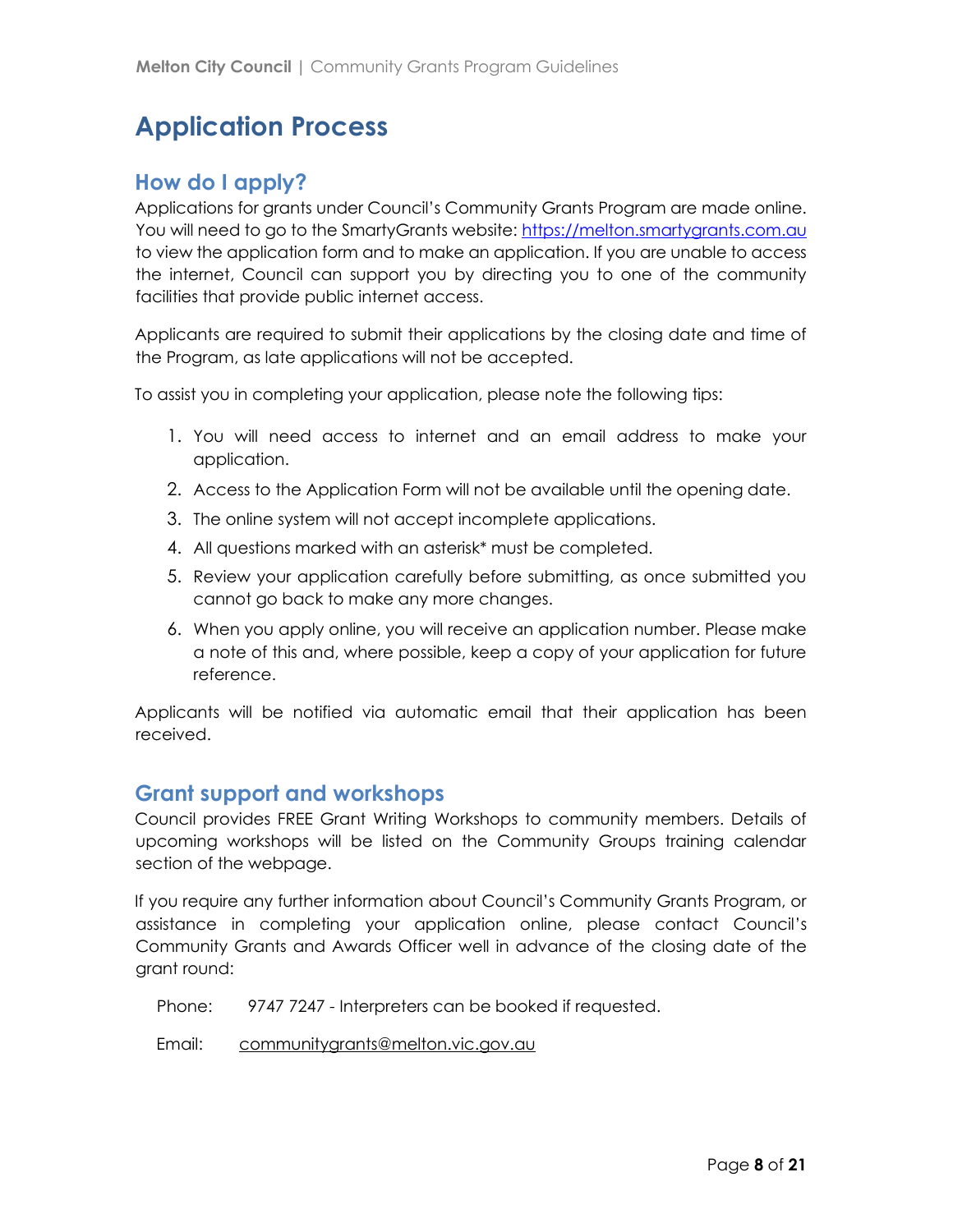### <span id="page-8-0"></span>**How are applications assessed?**

- Step 1 Council officers will check eligibility of all grant applications.
- Step 2 Internal review by relevant Council Officers (if applicable).
- Step 3 Eligible applications are assessed by an independent assessment panel against specified assessment criteria (see grant categories for details).
- Step 4 Recommendations are submitted to Council for final approval.

#### **Please note that meeting the assessment criteria does not automatically guarantee funding.**

Applicants should also note that the level of funding available through the Community Grants Program grant rounds is limited and applications are considered against the criteria in competition with other applications.

### <span id="page-8-1"></span>**Acquittal Report**

Successful applicants are required to complete the grant acquittal **within 12 months** of receiving funding or **2 months of completion of the project** (whichever is sooner).

The acquittal report outlines the key achievements of your project and reports on how funding was spent. An acquittal form is linked to your online application and should be submitted the same way.

If required, a close-out meeting will be scheduled between relevant grant applicant members and Council Officer(s). This is a short meeting that allows Council Officer(s) to check funding expenditure, gain greater understanding of project success and challenges, and assist the applicant to identify future sources of funding for their projects.

### <span id="page-8-2"></span>**Auspice Organisation**

If your group is not incorporated or does not hold current public liability insurance, you may apply for a grant through an auspice arrangement.

An auspice is an organisation that is incorporated and holds current public and products liability insurance. The auspice organisation receives the funding on your behalf and distributes the funds to your group for the delivery of the project. A letter confirming the auspice arrangement must be attached to the application along with proof of the auspice's incorporation and current insurance.

A suitable auspice organisation might be an organisation you have worked with previously or a larger organisation working in a similar field that could be approached.

Please contact the Community Grants & Awards Officer for more information.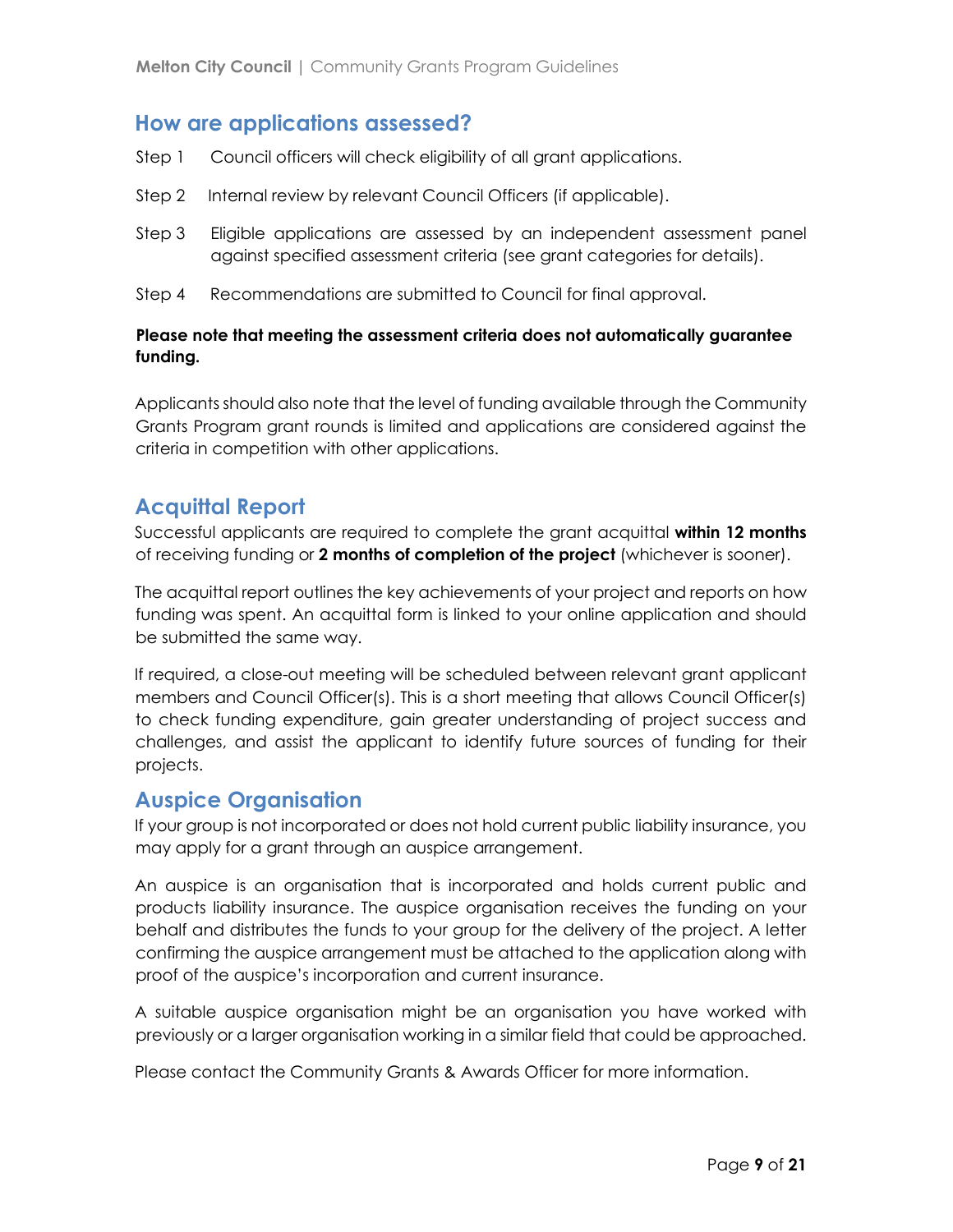### <span id="page-9-0"></span>**Who to contact?**

All applicants must speak to a relevant Council Officer regarding their project idea. Please refer to the table below for suitable contacts. If unsure, please contact the Community Grants & Awards Officer.

#### **My project relates to:**

| <b>Area</b>                 | Contact        | <b>Contact number &amp; email</b> |
|-----------------------------|----------------|-----------------------------------|
| Aboriginal and/or Torres    | <b>TBC</b>     | 9747 7200                         |
| <b>Strait Islander</b>      |                | communitygrants@melton.vic.gov.au |
| Arts                        | Madeleine      | 9747 5913                         |
|                             |                | madeleinemc@melton.vic.gov.au     |
| Children                    | <b>Belinda</b> | 9747 7338                         |
|                             |                | belindad@melton.vic.gov.au        |
| Culture                     | Essan          | 9747 7206                         |
|                             |                | essand@melton.vic.gov.au          |
| Disability advocacy &       | Nicole         | 9747 7238                         |
| inclusion                   |                | nicolemig@melton.vic.gov.au       |
| Event/festival              | Heidi          | 9747 7187                         |
|                             |                | heidit@melton.vic.gov.au          |
| <b>Families</b>             | Aaron          | 9747 7312                         |
|                             |                | aaront@melton.vic.gov.au          |
| Health                      | Jayde          | 9747 5917                         |
|                             |                | jaydem@melton.vic.gov.au          |
| <b>New Community Groups</b> | Sunita         | 9747 7127                         |
|                             |                | sunitam@melton.vic.gov.au         |
| Seniors                     | Darren         | 9747 7332                         |
|                             |                | darrenc@melton.vic.gov.au         |
| Sport                       | Nicole         | 9747 5415                         |
|                             |                | nicolew@melton.vic.gov.au         |
| Youth                       | Katriona       | 9747 5421                         |
|                             |                | katrionag@melton.vic.gov.au       |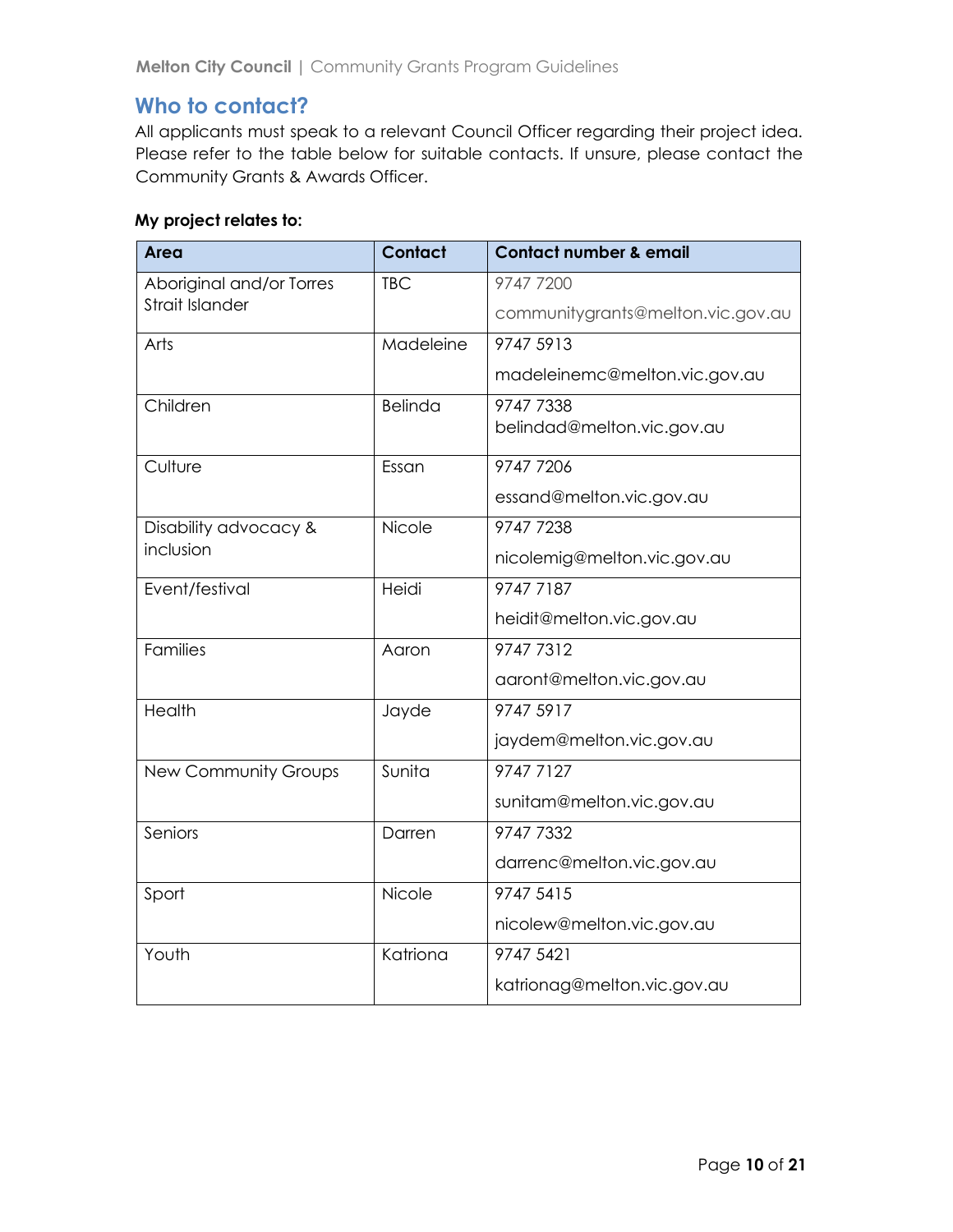# <span id="page-10-0"></span>**Semi-Annual Grants**

Council's Semi-Annual Grants have two rounds open each year.

This grant round includes an **Entry-Level category** for clubs and groups with little-to-no experience implementing grant funded projects and/or significant challenges submitting grant applications.

### <span id="page-10-1"></span>**Grant Timelines\***

| <b>Round</b>                                                                                | <b>Administration &amp;</b> | <b>Applicant</b> | <b>Funds</b>       |  |
|---------------------------------------------------------------------------------------------|-----------------------------|------------------|--------------------|--|
| <b>Opens</b>                                                                                | <b>Assessment</b>           | <b>Notified</b>  | <b>Distributed</b> |  |
| February                                                                                    | March – April               | May              | May                |  |
| June                                                                                        | July – August               | September        | September          |  |
| $*$ Applications must be made in a timely manner (e.g. initiatives taking place in November |                             |                  |                    |  |

*\*Applications must be made in a timely manner (e.g. initiatives taking place in November should apply in the June round, not in the February round).*

A club/group/organisation is permitted to make multiple applications to a grant round, as long as the total amount requested across all applications for the one round does not exceed \$10,000 and the matching dollar-for-dollar contribution threshold is still met.

#### **Community Project category conditions:**

- 1. Maximum grant amount applicants can apply for is **\$10,000.**
- 2. Applicants must provide a matching dollar for dollar contribution for applications over \$5,000 (e.g. if you are applying for \$9,000 in grant funding you must contribute \$2,000 towards the project costs).
- 3. Successful applicants will enter into a Funding Agreement with Melton City Council and grant payments will be made according to this agreement.
- 4. All conditions under General Guidelines, unless specified above, apply.

#### **Entry-Level category conditions:**

- 1. Maximum grant amount applicants can apply for is **\$2,000.**
- 2. Applications are accepted from community groups/organisations that have little to-no experience implementing grant-funded projects and are assessed by Council Officers to face significant and demonstrated challenges applying for Council's regular Community Project Grants (contact Community Grants & Awards Officer to discuss).
- 3. The Entry-Level Grant is available to both incorporated community associations and groups that are unincorporated. Unincorporated groups are expected to have an auspice organisation OR will be matched with a suitable organisation to create an auspice agreement with if their grant is successfully approved funding.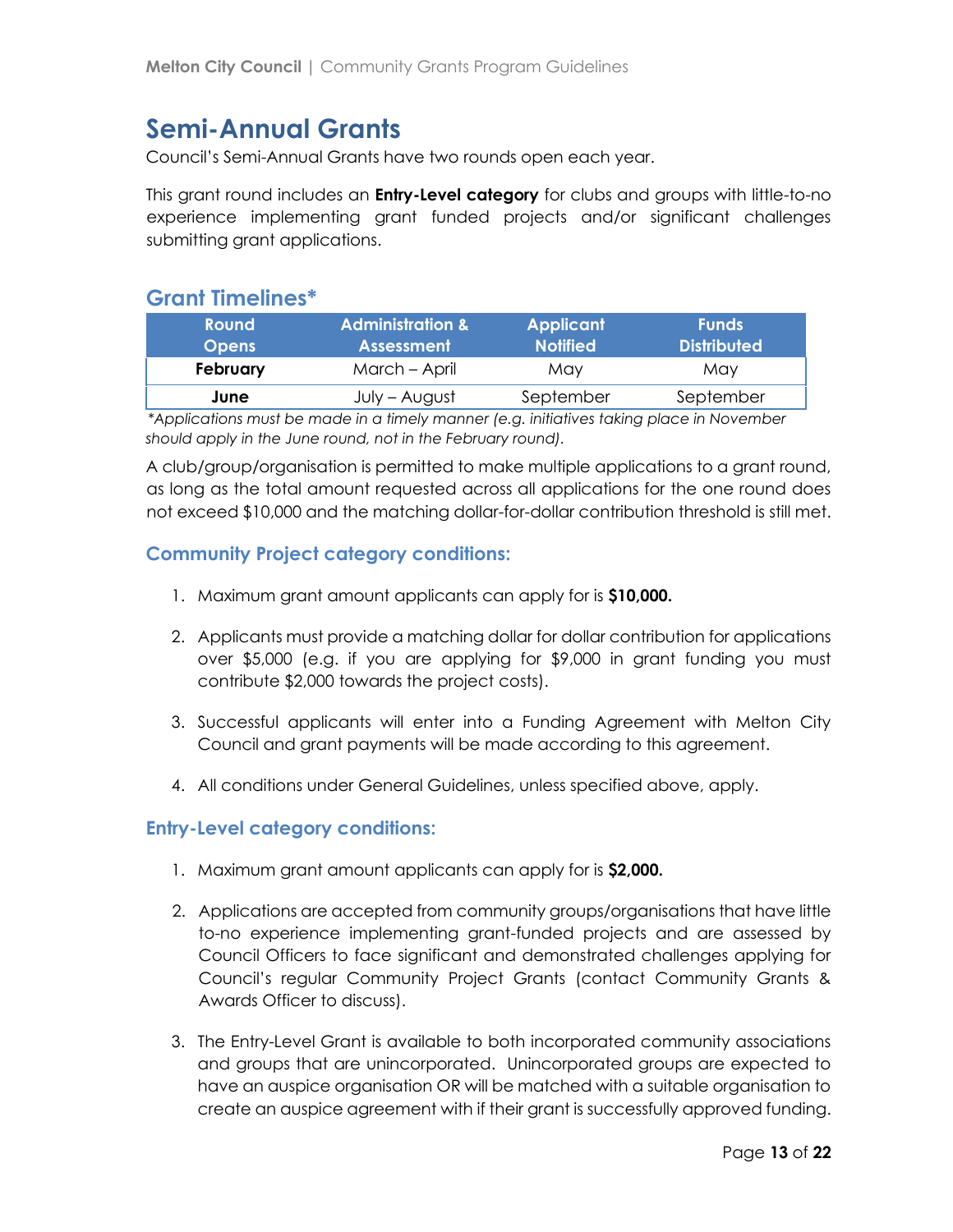- 4. Successful applicants will enter into a Funding Agreement with Melton City Council and grant payments will be made according to this agreement.
- 5. All conditions under General Guidelines, unless specified above, apply.

### <span id="page-11-0"></span>**Community Project Category Assessment Criteria**

| <b>PRIORITY AREA</b>                                                         | <b>ASSESSMENT CRITERIA</b>                                                                                                                                                                                                                                                                                                                                                         | <b>WEIGHTING</b> |
|------------------------------------------------------------------------------|------------------------------------------------------------------------------------------------------------------------------------------------------------------------------------------------------------------------------------------------------------------------------------------------------------------------------------------------------------------------------------|------------------|
| 1. Community Need                                                            | Project responds to an existing or emerging<br>П<br>community need<br>Evidence has been provided to support the<br>0.<br>identified need<br>The identified need is a priority issue for Melton City<br>П.<br>Council to address                                                                                                                                                    | 40%              |
| 2. Community Benefit                                                         | Who is involved in the project planning and<br>Π.<br>delivery, will new community partnerships<br>and connections be developed<br>Clear identification of the individuals, groups or<br>□<br>broader local population that will benefit from the<br>project<br>□ Clear demonstrated outcomes of the project<br>beyond the applicant to reflect benefit to the<br>broader community | 20%              |
| 3. Ability to Deliver<br>Project                                             | Project plan in place demonstrating the steps to be<br>П.<br>taken to deliver the project<br>A complete, realistic and achievable budget<br>П.<br>provided<br>Project includes other sources of funding<br>$\Box$<br>Evidence is provided demonstrating how the<br>$\Box$<br>project will continue into the future if it is an<br>ongoing event or activity                        | 20%              |
| 4. Commitment to<br>supporting the<br>values of the City of<br><b>Melton</b> | Applicants demonstrated participation and<br>п<br>engagement in other community events and<br>activities<br>□ Applicants demonstrated support for the values of<br>Melton City Council<br>I Applicants demonstrated support to address or<br>promote health & wellbeing outcomes for the<br>community                                                                              | 20%              |

### <span id="page-11-1"></span>**Entry-Level Category Assessment Criteria**

| <b>PRIORITY AREA</b>             | <b>ASSESSMENT CRITERIA</b>                                                           | <b>WEIGHTING</b> |
|----------------------------------|--------------------------------------------------------------------------------------|------------------|
| 1. Community Need                | Project responds to an existing or emerging<br>П.<br>community need                  | 40%              |
| 2. Community Benefit             | Project is likely to build applicants project and<br>П.<br>grant management capacity | 20%              |
| 3. Ability to Deliver<br>Project | Key project activities are defined<br>A realistic and achievable budget provided     | 20%              |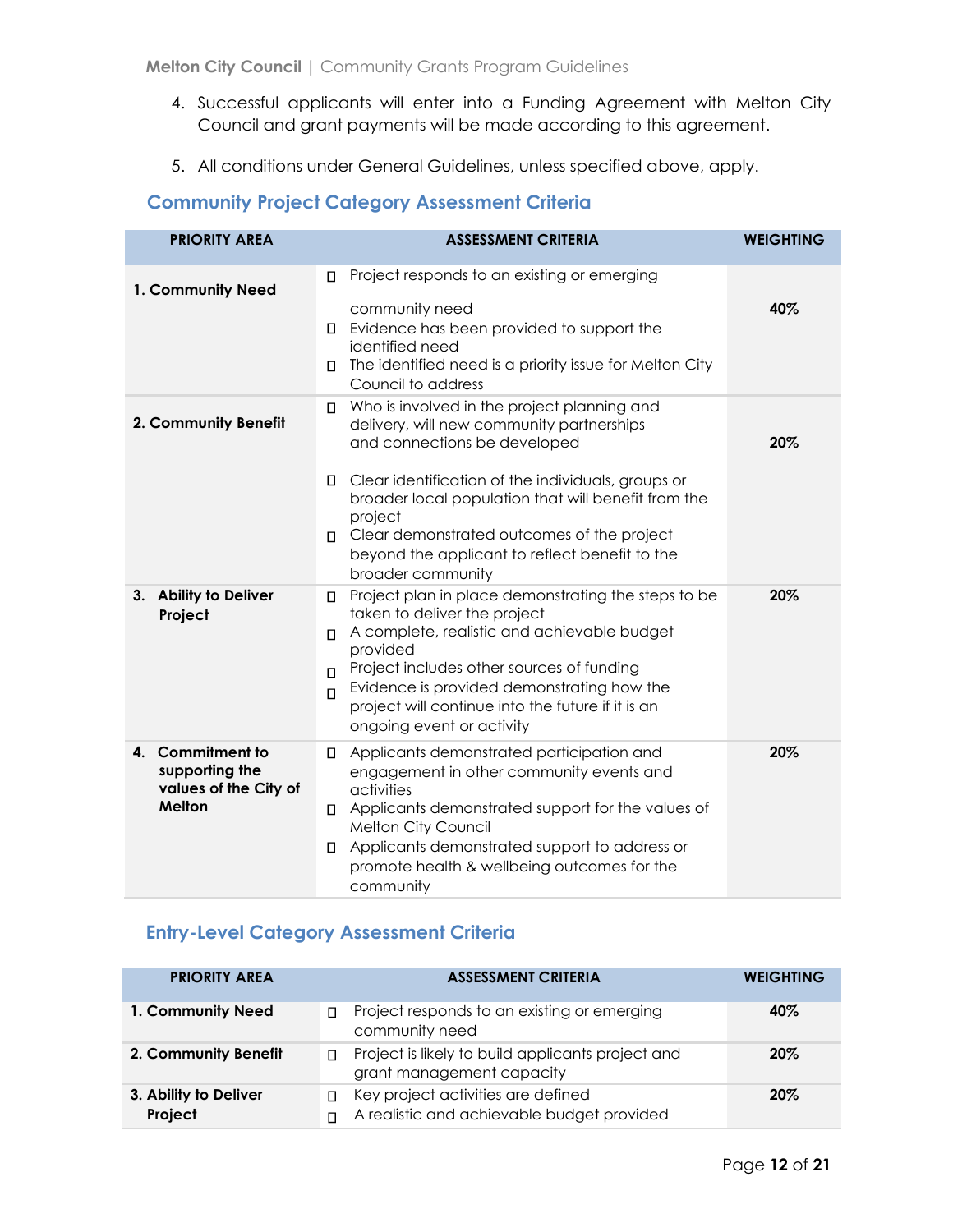| 4. Commitment to<br>supporting the values of<br>the City of Melton |  | Applicants demonstrated participation and<br>engagement in other community events and<br>activities<br>$\Box$ Applicants demonstrated support for the values of<br><b>Melton City Council</b> | 20% |
|--------------------------------------------------------------------|--|-----------------------------------------------------------------------------------------------------------------------------------------------------------------------------------------------|-----|
|--------------------------------------------------------------------|--|-----------------------------------------------------------------------------------------------------------------------------------------------------------------------------------------------|-----|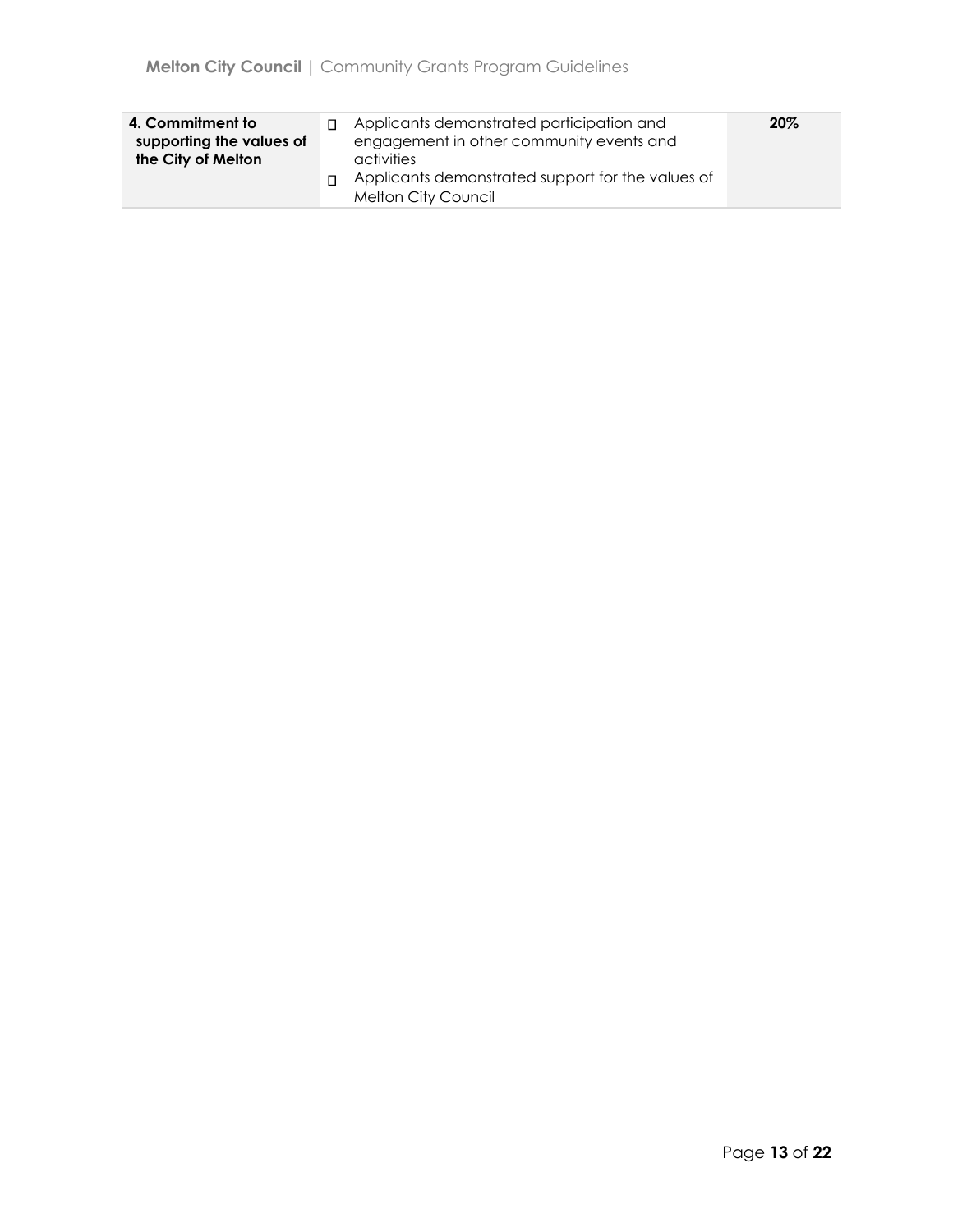# <span id="page-13-0"></span>**Responsive Grants**

Council's Responsive Grants provide funding to community groups and organisations to support them to lead responsive projects and initiatives that provide a community benefit to an **unexpected** or **emerging** community need.

### <span id="page-13-1"></span>**Grant Timelines\***

| <b>Round Opens</b> | <b>Administration &amp; Assessment</b> | <b>Applicants Notified &amp;</b><br><b>Funds Distributed</b> |
|--------------------|----------------------------------------|--------------------------------------------------------------|
| January            | February                               | March                                                        |
| March              | April                                  | May                                                          |
| May                | June                                   | July                                                         |
| July               | August                                 | September                                                    |
| September          | October                                | November                                                     |
| <b>November</b>    | December                               | January                                                      |

*\*Applications must be made in a timely manner (e.g. initiatives taking place in December should apply in the September round)*

Responsive Grants are available to eligible community organisations, clubs and not-forprofits to apply for. Applicants **must** discuss their application with a relevant Council Officer prior to submitting an online application.

#### **Responsive Grant conditions:**

- 1. Maximum grant amount applicants can apply for is **\$2,000**.
- 2. Successful applicants will enter into a Funding Agreement with Melton City Council and grant payments will be made according to this agreement.
- 3. To be eligible for assessment, the applicant must demonstrate why the project could not have been reasonably planned to seek funding under the Semi-Annual, or The Club Caroline Springs Grants,
- 4. Assessment process for applications made under Responsive Grants are assessed under the Community Project Grants assessment criteria as outlined on page 11.
- 5. All conditions under General Guidelines, unless specified above, apply.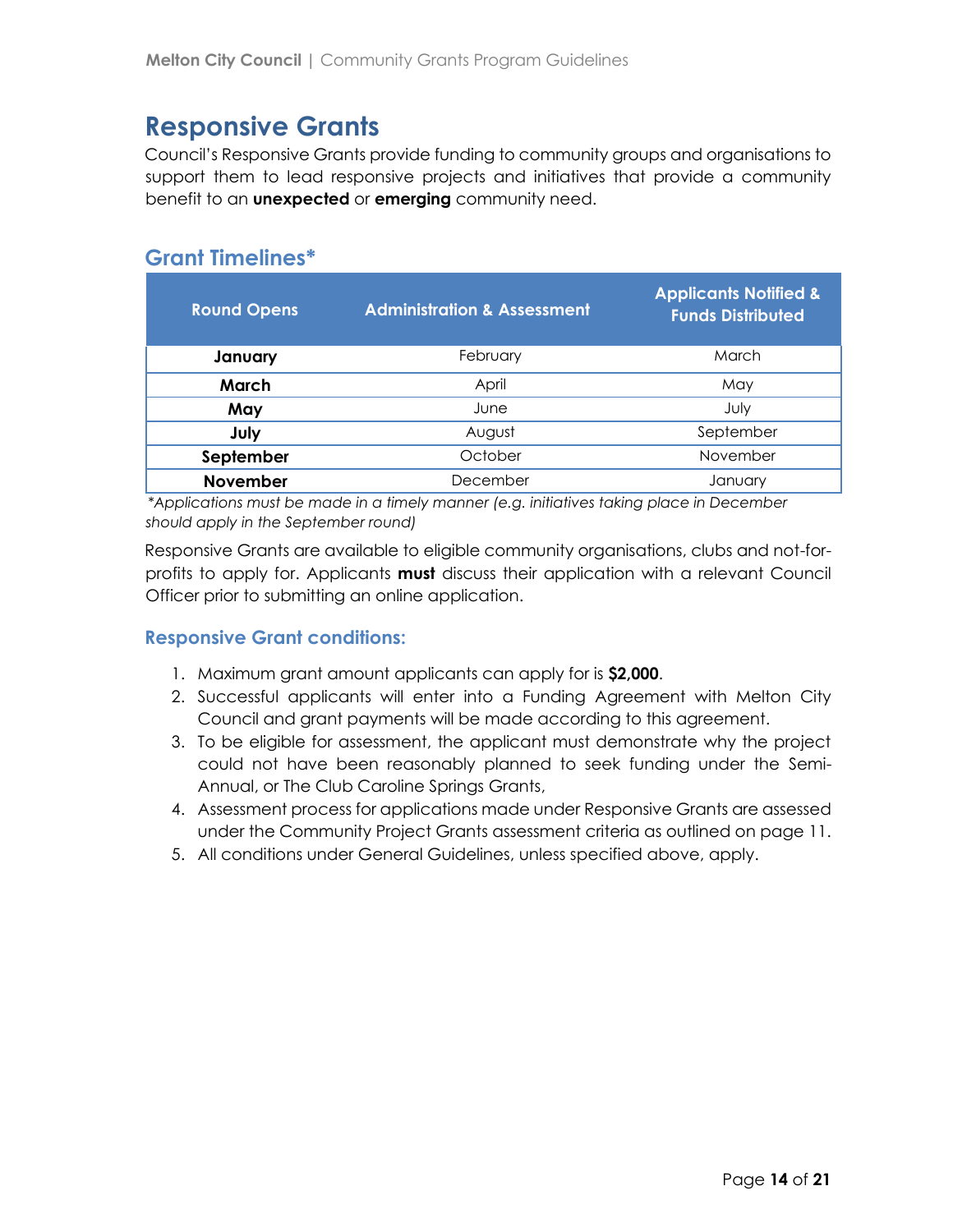# <span id="page-14-0"></span>**Establishment Grants**

Council's Establishment Grants provide funding to promote and develop the establishment of new community groups, clubs and/or associations.

### <span id="page-14-1"></span>**Grant Timelines\***

Establishment Grants run concurrently with Responsive Grants.

| <b>Round Opens</b> | <b>Administration &amp; Assessment</b> | <b>Applicants Notified &amp;</b><br><b>Funds Distributed</b> |
|--------------------|----------------------------------------|--------------------------------------------------------------|
| January            | February                               | March                                                        |
| March              | April                                  | May                                                          |
| May                | June                                   | July                                                         |
| July               | August                                 | September                                                    |
| September          | October                                | November                                                     |
| November           | December                               | January                                                      |

*\*Applications must be made in a timely manner (e.g. initiatives taking place in December should apply in the September round).*

Applicants **must** discuss their application with a relevant Council Officer prior to submitting an online application.

#### **Establishment Grant conditions:**

- 1. Maximum grant amount applicants can apply for is **\$1,500.**
- 2. Successful applicants will enter into a Funding Agreement with Melton City Council and grant payments will be made according to this agreement.
- 3. New groups may seek funding to assist with establishment costs which could include incorporation costs, public liability insurance, promotion and recruitment of new members, venue hire (once-off, for purpose of establishment) and operational items such as stationery and equipment.
- 4. The maximum amount that a group can request for Incorporation is \$50.
- 5. The maximum amount that a group can request for Public Liability Insurance is \$1,000.
- 6. All conditions under General Guidelines, unless specified above, apply.

#### <span id="page-14-2"></span>**Establishment Grants Criteria**

|    | <b>PRIORITY AREA</b>                                                   |    | <b>ASSESSMENT CRITERIA</b>                                                       | <b>WEIGHTING</b> |
|----|------------------------------------------------------------------------|----|----------------------------------------------------------------------------------|------------------|
|    | <b>Community Need</b>                                                  | П. | Establishment of the group responds to an existing or<br>emerging community need | 60%              |
| 2. | <b>Ability to Deliver</b><br>Project                                   | П. | A realistic and achievable budget and quotes are<br>provided                     | 20%              |
|    | Commitment to<br><b>Supporting the values</b><br>of the City of Melton |    | Applicants has demonstrated support for the values<br>of Melton City Council     | 20%              |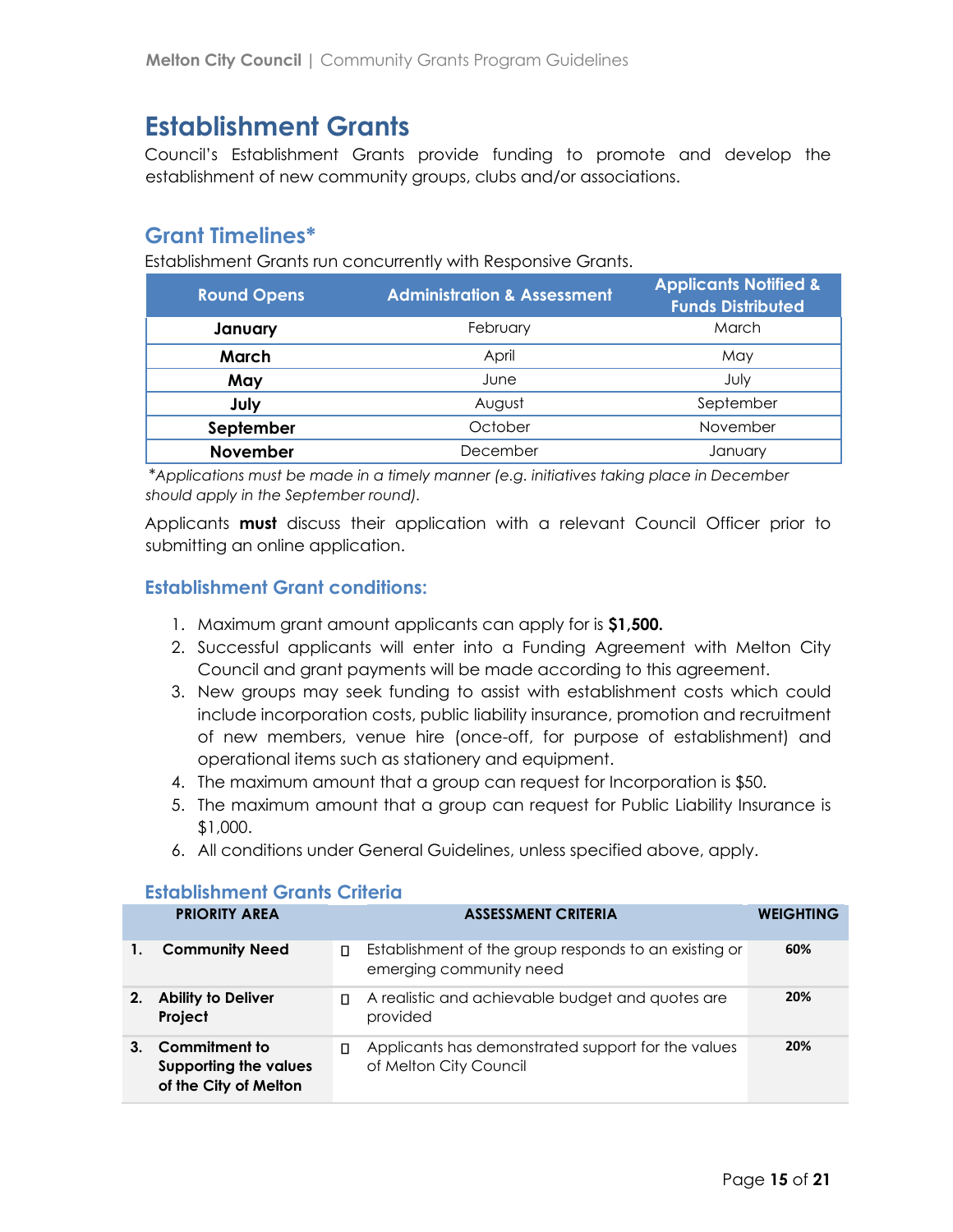# <span id="page-15-0"></span>**Resident Achievement Contributions**

The Resident Achievement Contributions recognise the achievements that are made by City of Melton residents participating in academic, recreational, community and artistic activities at a 'higher' level than local participation. The Contributions support and recognise City of Melton residents with outstanding talent, ability, achievement and significant community contribution.

Applicants will be notified of an outcome of their grant application within three weeks of close of round.

### <span id="page-15-1"></span>**Grant Timelines\***

Resident Achievement Contributions run concurrently with Responsive Grants.

| <b>Round Opens</b> | <b>Administration &amp; Assessment</b> | <b>Applicants Notified &amp;</b><br><b>Funds Distributed</b> |
|--------------------|----------------------------------------|--------------------------------------------------------------|
| January            | February                               | March                                                        |
| March              | April                                  | May                                                          |
| May                | June                                   | July                                                         |
| July               | August                                 | September                                                    |
| September          | October                                | November                                                     |
| November           | December                               | January                                                      |

*\*Applications must be made in a timely manner (e.g. initiatives taking place in December should apply in the September round).*

#### <span id="page-15-2"></span>**Who can apply?**

- Applicants must be permanent residents of the City of Melton.
- Applicants must be participating in an individual sports competition or be a member of a State or National Team.
- Applicants must be representing Australia or Victoria in a recognised International/National/ State event or competition. Applicants will be required to provide evidence from the National/State organisation they are representing. For example, Victoria/Australia in an officially recognised team.
- The event must be of National significance to be considered in the Academic, Community & Arts category.
- For Academic, Community and Arts applications, applicants must provide evidence that they are an emerging or professional Artist;
	- **Emerging** someone in the first five years of their art form/practice. The person can be emerging at any age providing they prioritise their arts development above everything else.
	- **Professional**  An individual who has a tertiary qualification/s in the Arts or has an extensive history working in the Arts and is recognised by their peers in the Arts industry as holding professional Art status.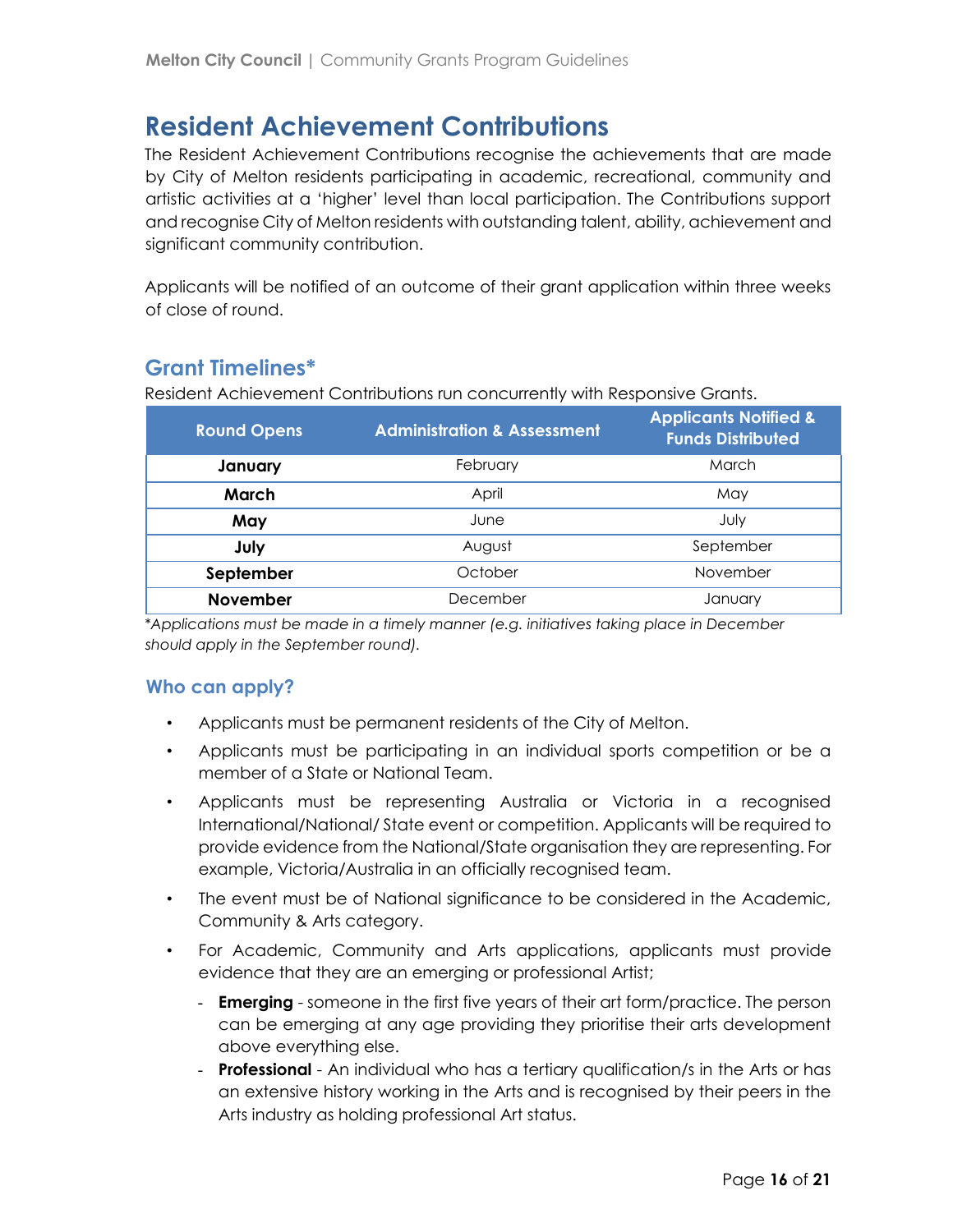• Only **one** contribution per person will be made per financial year and **no more** than **two** contributions in a **five**-**year period**.

### <span id="page-16-0"></span>**Contribution Category**

#### **Individual Competitor**

- □ Competition or event internal to Victoria: \$250 maximum
- Competition or event external to Victoria: \$500 maximum
- □ Competition or event external to Australia: \$750 maximum

#### **Sporting Events – Definition**

- 1. Must have a set of rules and code of conduct.
- 2. Must be competitive in nature.

#### **Sporting Events – What will be funded?**

- 1. Travel and accommodation costs of applicant or parents.
- 2. Equipment and uniform essential for the event.
- 3. Entry/registration fees to event/s.

#### **Academic, Community & Arts Events – Definition**

1. The Contributions assist individual residents with pursuit of professional development opportunities in Academic, Community, and Arts initiatives and activities.

#### **Academic, Community & Arts Events – What will be funded?**

- 1. Attendance fees for professional development workshops/programs.
- 2. Attendance fees for professional development programs either with a mentor or a professional artist.
- 3. Conference fees.
- 4. Master class fees (must be with a leading national or international recognised professional organisation).

#### <span id="page-16-1"></span>**Resident Achievement Contributions Conditions:**

- 1. Where the applicant is under 18 years of age, any payments will be made to the applicant's parent/guardian.
- 2. Applications for coaches will not be funded.
- 3. In cases where several residents in the City of Melton have applied for funding to participate in the same competition, Melton City Council reserves the right to allocate a maximum amount of funds for the one competition.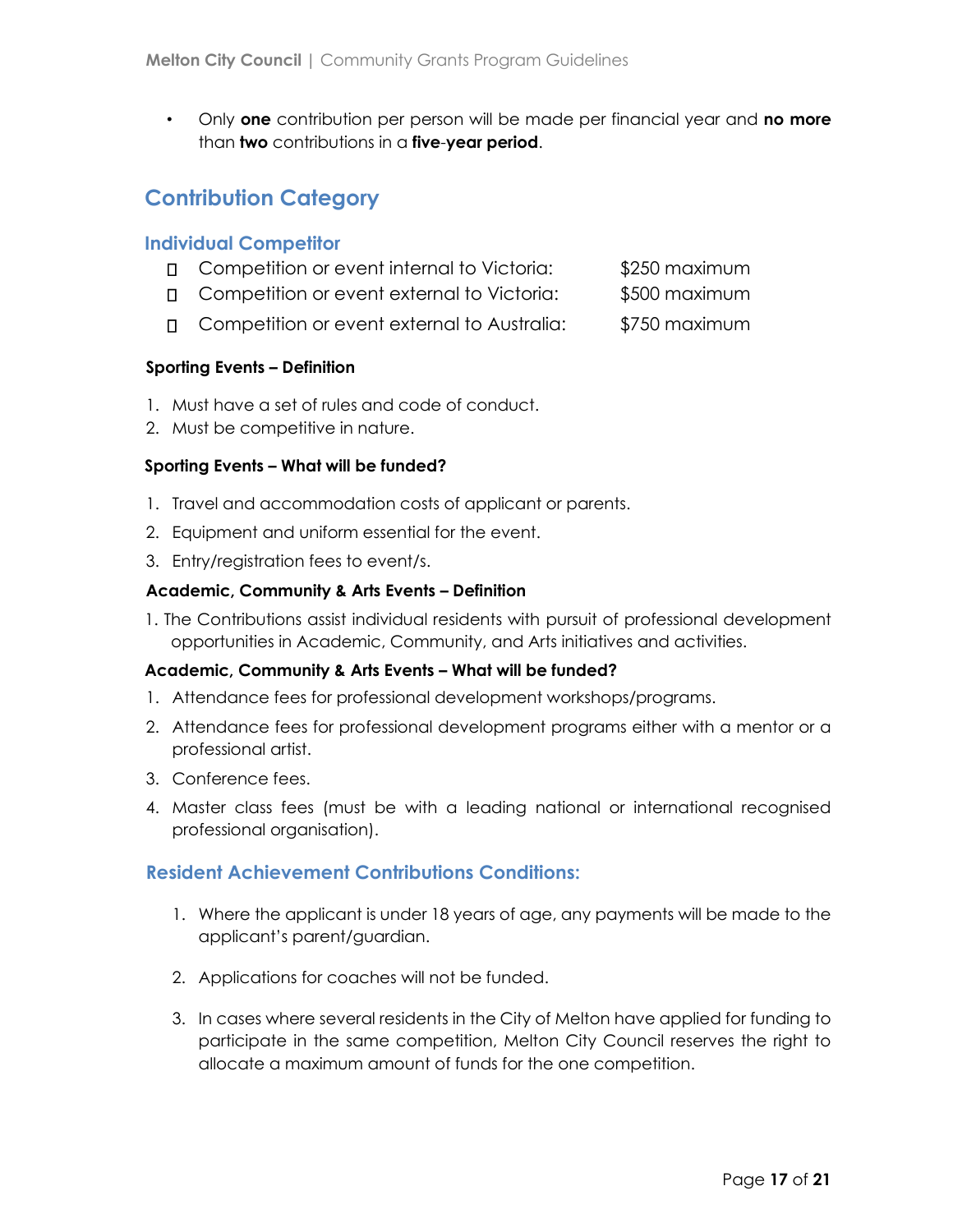- 4. In cases where multiple persons from one family have applied for funding to participate in a competition, Melton City Council reserves the right to allocate a maximum amount of funds for the one family.
- 5. Funding is ineligible to applicants that are members of a club or team involved in interstate or overseas competition which is not officially representing the State or Australia.
- 6. An Acquittal Form must be completed online **within six weeks of the completion of the event**. The information sought through this acquittal will only be used by the Melton City Council for the purposes of exhibiting the programs to which this funding was allocated. It may be published in Council documents and publications.
- 7. All conditions under General Guidelines, unless specified above, apply.

### **Documents you must attach to support your application:**

#### **For Sporting Events**

- A letter of support from your local club/coach/manager;
- Evidence of selection in an official event (State/National); and
- A financial summary of how the contribution will be expended.

#### **For Academic, Community and Arts Events**

- A copy of the brochure or promotional material of the program you propose to attend;
- Proof of booking details and costs of the proposed program;
- Letters of offer to the event/s; and
- A one-page CV relevant to your most recent academic achievement, significant community contribution or art form area and to the activity you wish to attend.

#### **Resident Achievement Contributions Criteria**

| <b>PRIORITY AREA</b>        | <b>ASSESSMENT CRITERIA</b>                                                                                                                                                    | <b>WEIGHTING</b> |
|-----------------------------|-------------------------------------------------------------------------------------------------------------------------------------------------------------------------------|------------------|
| 1. Applicant<br>Achievement | Applicant has demonstrated achievement at a high<br>П.<br>sporting level<br>OR<br>Applicant has demonstrated development at a higher<br>П.<br>than normal participation level | 50%              |
| 2. Applicant<br><b>Need</b> | Evidence of selection/registration in high level<br>П.<br>participation<br>Applicant has provided a clear budget of associated<br>$\Box$<br>costs                             | 50%              |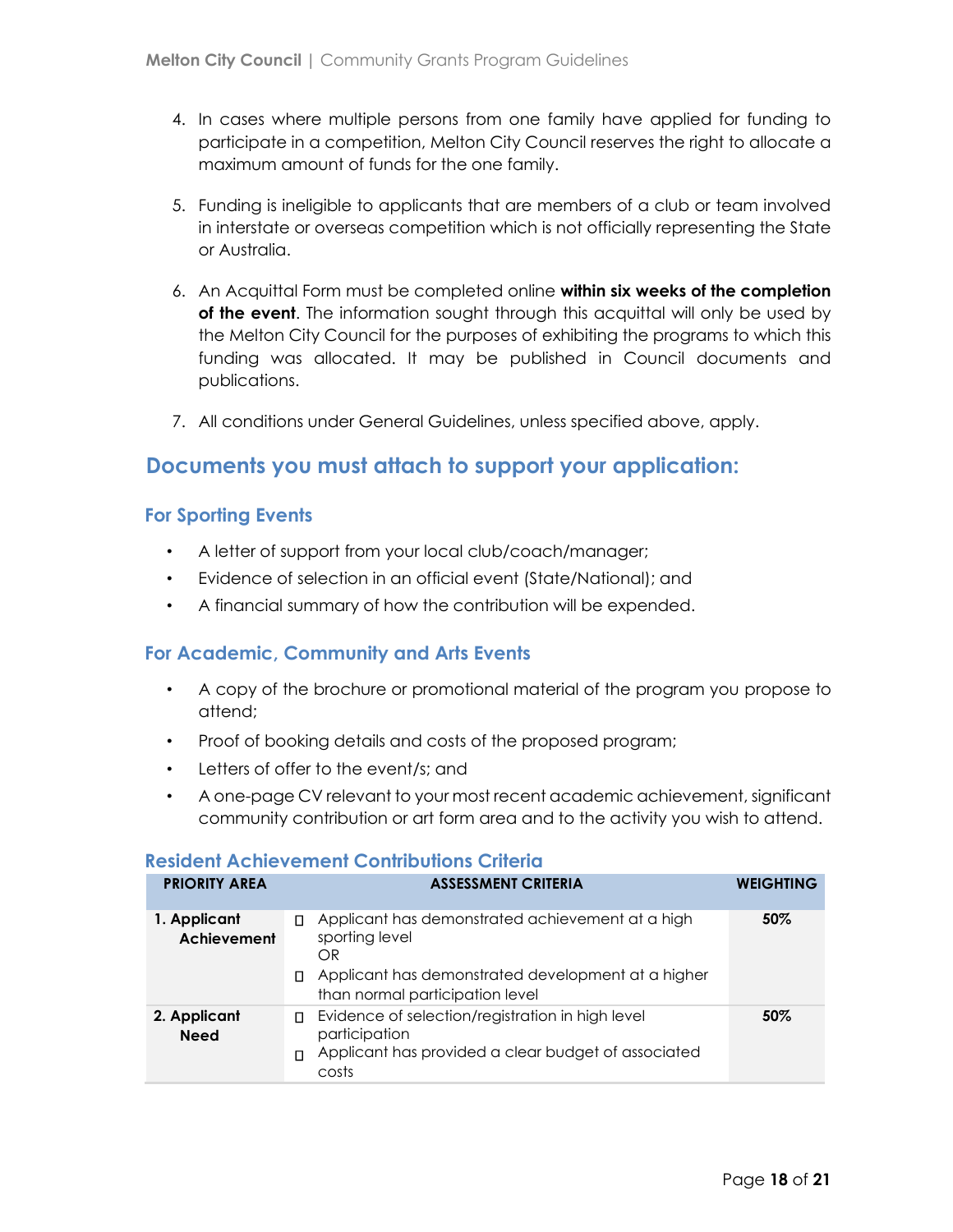# <span id="page-18-0"></span>**The Club Caroline Springs Grants**

Council has an arrangement with The Club Caroline Springs and Melbourne Racing Club that commits grants to community groups within the City of Melton. To support those leading projects and initiatives with a community benefit, these Grants provide funding to eligible community groups and organisations, providing them the opportunity to apply for funding for a Community Project

This grant round includes an **Entry-Level category** for clubs and groups with little-to-no experience implementing grant funded projects and/or significant challenges submitting grant applications.

### <span id="page-18-1"></span>**Grant Timelines**

| <b>Round</b> | <b>Administration &amp;</b> | <b>Applicant</b> | <b>Funds</b>       |
|--------------|-----------------------------|------------------|--------------------|
| <b>Opens</b> | <b>Assessment</b>           | <b>Notified</b>  | <b>Distributed</b> |
| October      | November-<br>December       | February         | February           |

A club/group/organisation is permitted to make multiple applications to a grant round, if the total amount requested across all applications for the one round does not exceed \$10,000 and the matching dollar-for-dollar contribution threshold is still met.

### **The Club Caroline Springs Grant Conditions:**

- 1. Successful applicants will enter into a Funding Agreement with The Club Caroline Springs, Melbourne Racing Club and Melton City Council, which will document all funding obligations and conditions as well as reporting requirements, and grant payments will be made according to this agreement.
- 2. Assessment criteria has been adopted from the Semi-Annual Grants. See the table on pages 13/14 for relevant assessment criteria.
- 3. The Entry-Level Grant is available to both incorporated community associations and groups that are unincorporated. Unincorporated groups are expected to have an auspice organisation OR will be matched with a suitable organisation to create an auspice agreement with if their grant is successfully approved funding.
- 4. Applications for Entry-Level Grant are accepted from community groups/organisations that have little-to-no experience implementing grant-funded projects and are assessed by Council Officers to face significant and demonstrated challenges applying for Council's regular Community Project Grants (contact Community Grants & Awards Officer to discuss).
- 5. Applicants are **not** permitted to make an application to both the Council's Semi-Annual Grants or the HRV/Tabcorp Grant and The Club Caroline Springs Grants for the same project.
- 6. All conditions under General Guidelines, unless specified above, apply.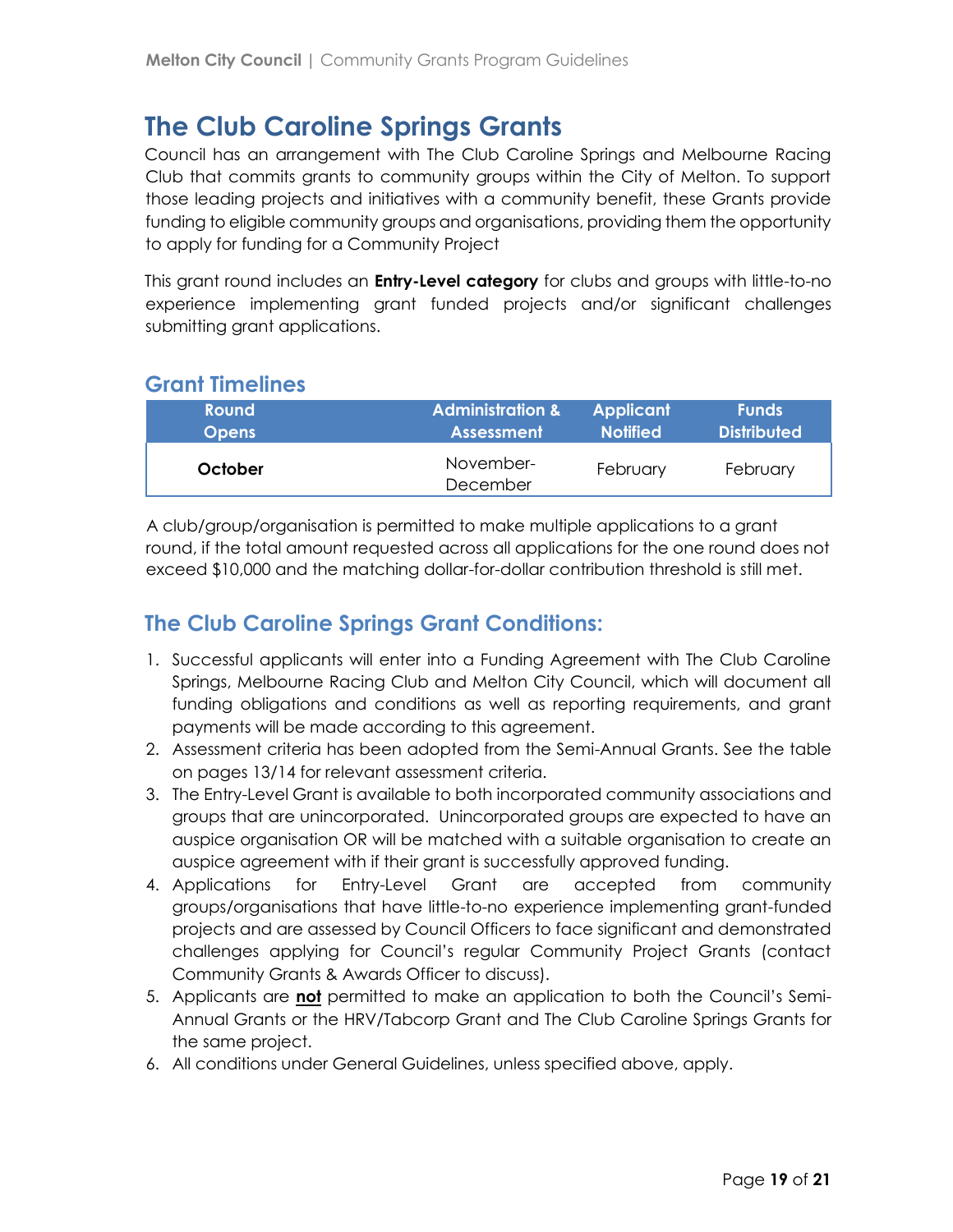# <span id="page-19-0"></span>**Harness Racing Victoria/Tabcorp Park Grants**

Council has an arrangement with Harness Racing Victoria & Tabcorp Park that commits grants to community groups with the City of Melton. To support those leading projects and initiatives with a community benefit, these Grants provide funding to eligible community groups and organisations, providing them the opportunity to apply for funding for a Community Project.

This grant round includes an Entry-Level category for clubs and groups with little-to-no experience implementing grant funded projects and/or significant challenges submitting grant applications.

#### <span id="page-19-1"></span>**Grant Timelines**

| <b>Round</b> | <b>Administration &amp;</b> | <b>Applicant</b> | <b>Funds</b>       |
|--------------|-----------------------------|------------------|--------------------|
| <b>Opens</b> | <b>Assessment</b>           | <b>Notified</b>  | <b>Distributed</b> |
| October      | November-<br>December       | February         | February           |

### <span id="page-19-2"></span>**Harness Racing Victoria/Tabcorp Park Grant conditions:**

- 1. Successful applicants will enter into a Funding Agreement with Harness Racing Victoria, Tabcorp Park & Melton City Council, which will document all funding obligations and conditions as well as reporting requirements, and grant payments will be made according to this agreement.
- 2. Assessment criteria has been adopted from the Semi-Annual Grants. See the table on pages 13/14 for relevant assessment criteria.
- 3. The Entry-Level Grant is available to both incorporated community associations and groups that are unincorporated. Unincorporated groups are expected to have an auspice organisation OR will be matched with a suitable organisation to create an auspice agreement with if their grant is successfully approved for funding.
- 4. Applications for Entry-Level Grant are accepted from community groups/organisations that have little-to-no experience implementing grant-funded projects and are assessed by Council Officers to face significant and demonstrated challenges applying for Council's regular Community Project Grants (contact Community Grants & Awards Officer to discuss).
- 5. Applicants are not permitted to make an application to both the Council's Semi-Annual Grants or the The Club Caroline Springs and HRV/Tabcorp Grant for the same project.
- <span id="page-19-3"></span>6. All conditions under General Guidelines, unless specified above, apply.